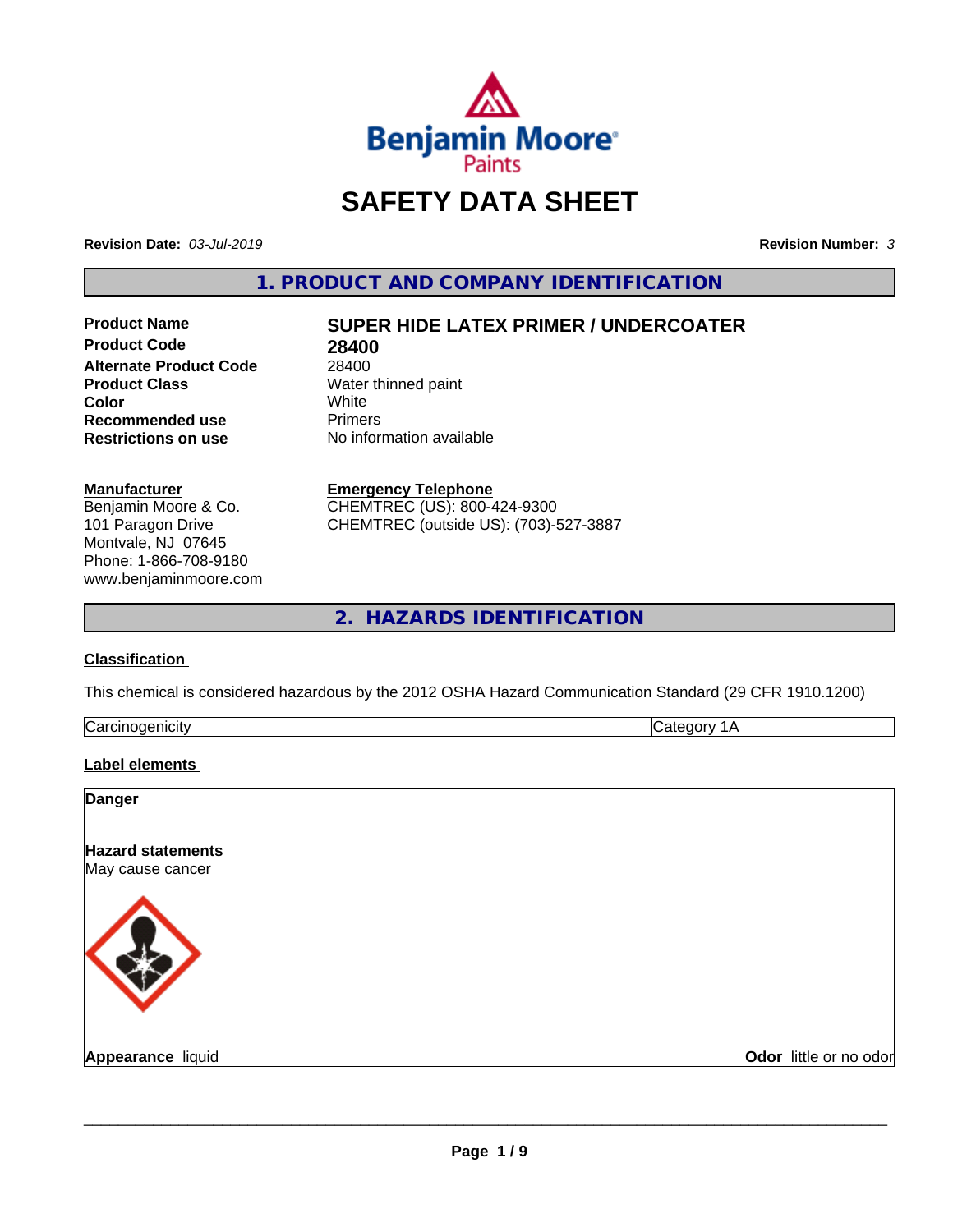#### **Precautionary Statements - Prevention**

Obtain special instructions before use Do not handle until all safety precautions have been read and understood Use personal protective equipment as required

#### **Precautionary Statements - Response**

IF exposed or concerned: Get medical advice/attention

#### **Precautionary Statements - Storage**

Store locked up

#### **Precautionary Statements - Disposal**

Dispose of contents/container to an approved waste disposal plant

#### **Hazards not otherwise classified (HNOC)**

Not applicable

#### **Other information**

No information available

# **3. COMPOSITION INFORMATION ON COMPONENTS**

\_\_\_\_\_\_\_\_\_\_\_\_\_\_\_\_\_\_\_\_\_\_\_\_\_\_\_\_\_\_\_\_\_\_\_\_\_\_\_\_\_\_\_\_\_\_\_\_\_\_\_\_\_\_\_\_\_\_\_\_\_\_\_\_\_\_\_\_\_\_\_\_\_\_\_\_\_\_\_\_\_\_\_\_\_\_\_\_\_\_\_\_\_

| <b>Chemical name</b> | <b>CAS No.</b> | Weight-%    |
|----------------------|----------------|-------------|
| ∟imestone            | 1317-65-3      | $15 - 20$   |
| Kaolin               | 1332-58-7      | $10 - 15$   |
| Titanium dioxide     | 13463-67-7     | $5 - 10$    |
| Silica, crystalline  | 14808-60-7     | $0.1 - 0.5$ |

|                                                  | 4. FIRST AID MEASURES                                                                                    |
|--------------------------------------------------|----------------------------------------------------------------------------------------------------------|
| <b>General Advice</b>                            | No hazards which require special first aid measures.                                                     |
| <b>Eye Contact</b>                               | Rinse thoroughly with plenty of water for at least 15 minutes and consult a<br>physician.                |
| <b>Skin Contact</b>                              | Wash off immediately with soap and plenty of water while removing all<br>contaminated clothes and shoes. |
| Inhalation                                       | Move to fresh air. If symptoms persist, call a physician.                                                |
| Ingestion                                        | Clean mouth with water and afterwards drink plenty of water. Consult a physician<br>if necessary.        |
| <b>Most Important</b><br><b>Symptoms/Effects</b> | None known.                                                                                              |
|                                                  |                                                                                                          |

**Notes To Physician** Treat symptomatically.

**5. FIRE-FIGHTING MEASURES**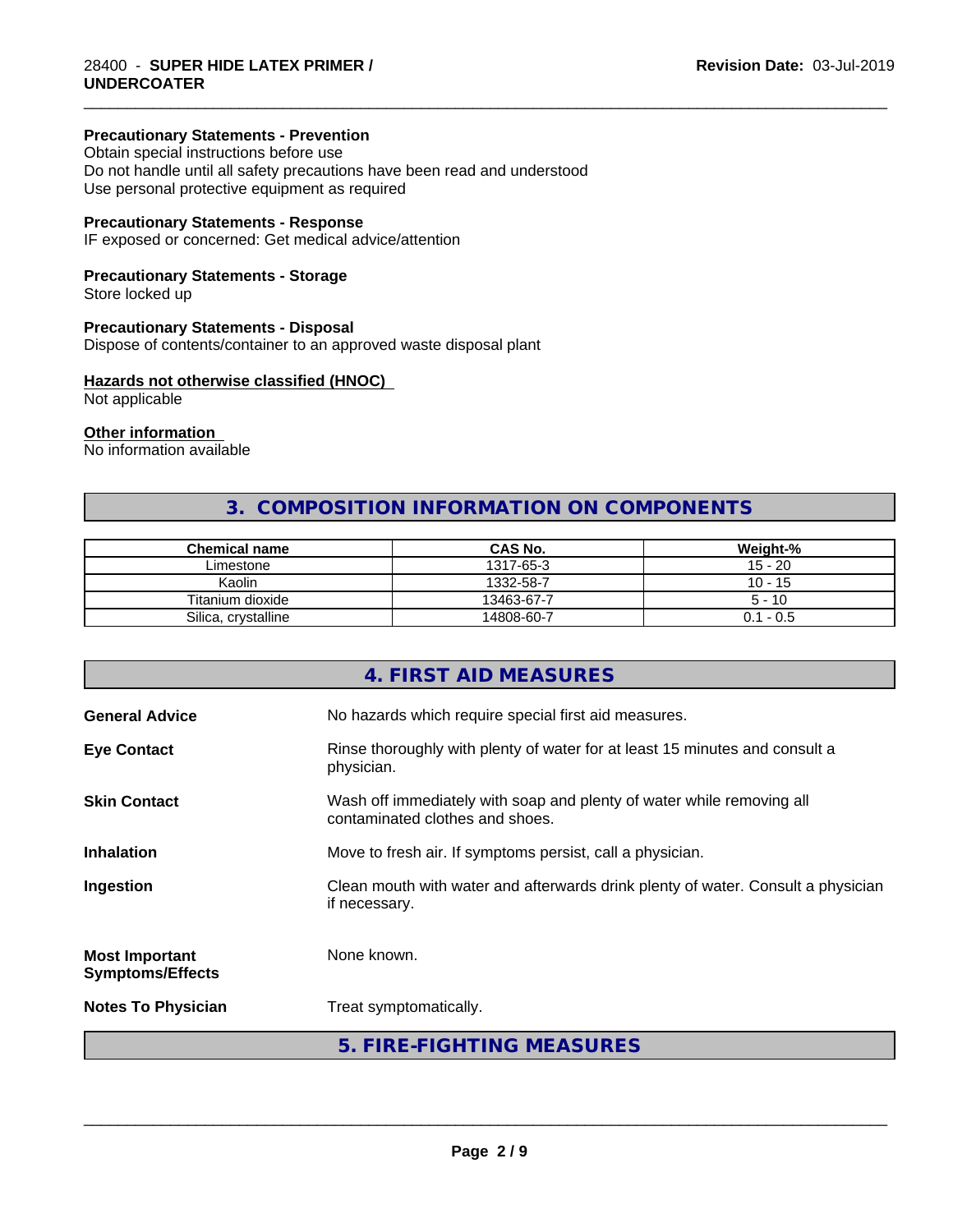| <b>Suitable Extinguishing Media</b>                                              | Use extinguishing measures that are appropriate to local<br>circumstances and the surrounding environment.                                   |  |
|----------------------------------------------------------------------------------|----------------------------------------------------------------------------------------------------------------------------------------------|--|
| Protective equipment and precautions for firefighters                            | As in any fire, wear self-contained breathing apparatus<br>pressure-demand, MSHA/NIOSH (approved or equivalent)<br>and full protective gear. |  |
| <b>Specific Hazards Arising From The Chemical</b>                                | Closed containers may rupture if exposed to fire or<br>extreme heat.                                                                         |  |
| Sensitivity to mechanical impact                                                 | No.                                                                                                                                          |  |
| Sensitivity to static discharge                                                  | No                                                                                                                                           |  |
| <b>Flash Point Data</b><br>Flash point (°F)<br>Flash Point (°C)<br><b>Method</b> | Not applicable<br>Not applicable<br>Not applicable                                                                                           |  |
| <b>Flammability Limits In Air</b>                                                |                                                                                                                                              |  |
| Lower flammability limit:<br><b>Upper flammability limit:</b>                    | Not applicable<br>Not applicable                                                                                                             |  |
| <b>NFPA</b><br>Health: 1<br><b>Flammability: 0</b>                               | <b>Instability: 0</b><br><b>Special: Not Applicable</b>                                                                                      |  |

\_\_\_\_\_\_\_\_\_\_\_\_\_\_\_\_\_\_\_\_\_\_\_\_\_\_\_\_\_\_\_\_\_\_\_\_\_\_\_\_\_\_\_\_\_\_\_\_\_\_\_\_\_\_\_\_\_\_\_\_\_\_\_\_\_\_\_\_\_\_\_\_\_\_\_\_\_\_\_\_\_\_\_\_\_\_\_\_\_\_\_\_\_

#### **NFPA Legend**

- 0 Not Hazardous
- 1 Slightly
- 2 Moderate
- 3 High
- 4 Severe

*The ratings assigned are only suggested ratings, the contractor/employer has ultimate responsibilities for NFPA ratings where this system is used.*

*Additional information regarding the NFPA rating system is available from the National Fire Protection Agency (NFPA) at www.nfpa.org.*

# **6. ACCIDENTAL RELEASE MEASURES**

| <b>Personal Precautions</b>      | Avoid contact with skin, eyes and clothing. Ensure adequate ventilation.                             |
|----------------------------------|------------------------------------------------------------------------------------------------------|
| <b>Other Information</b>         | Prevent further leakage or spillage if safe to do so.                                                |
| <b>Environmental precautions</b> | See Section 12 for additional Ecological Information.                                                |
| <b>Methods for Cleaning Up</b>   | Soak up with inert absorbent material. Sweep up and shovel into suitable<br>containers for disposal. |
|                                  |                                                                                                      |

#### **7. HANDLING AND STORAGE**

Handling **Handling Avoid contact with skin, eyes and clothing.** Avoid breathing vapors, spray mists or sanding dust. In case of insufficient ventilation, wear suitable respiratory equipment.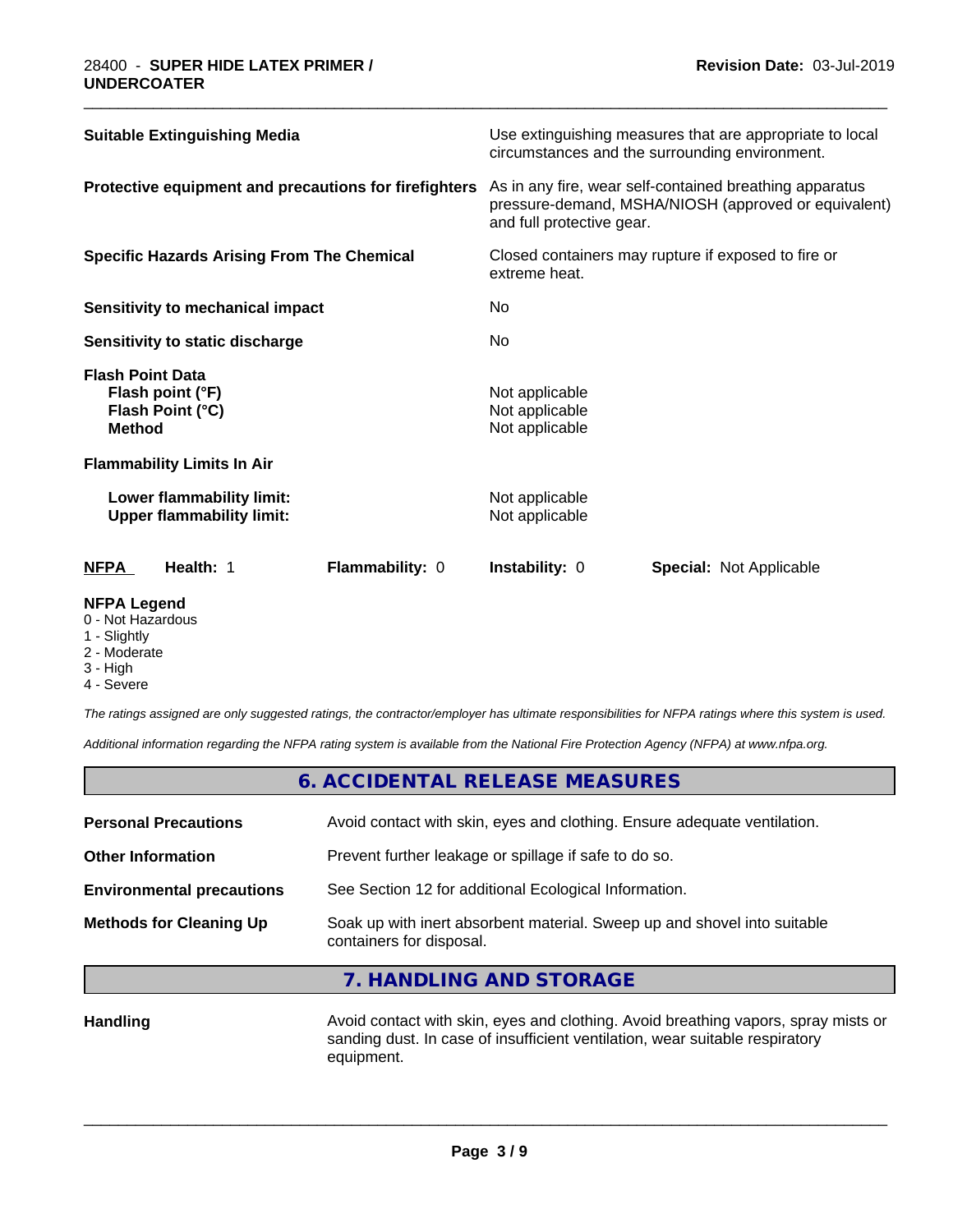**Storage** Keep container tightly closed. Keep out of the reach of children.

\_\_\_\_\_\_\_\_\_\_\_\_\_\_\_\_\_\_\_\_\_\_\_\_\_\_\_\_\_\_\_\_\_\_\_\_\_\_\_\_\_\_\_\_\_\_\_\_\_\_\_\_\_\_\_\_\_\_\_\_\_\_\_\_\_\_\_\_\_\_\_\_\_\_\_\_\_\_\_\_\_\_\_\_\_\_\_\_\_\_\_\_\_

**Incompatible Materials** No information available

# **8. EXPOSURE CONTROLS/PERSONAL PROTECTION**

#### **Exposure Limits**

| <b>Chemical name</b> | <b>ACGIH TLV</b>                | <b>OSHA PEL</b>            |
|----------------------|---------------------------------|----------------------------|
| Limestone            | N/E                             | 15 mg/m <sup>3</sup> - TWA |
|                      |                                 | $5 \text{ ma/m}^3$ - TWA   |
| Kaolin               | 2 mg/m <sup>3</sup> - TWA       | 15 mg/m <sup>3</sup> - TWA |
|                      |                                 | $5 \text{ mg/m}^3$ - TWA   |
| Titanium dioxide     | 10 mg/m $3$ - TWA               | $15 \text{ ma/m}^3$ - TWA  |
| Silica, crystalline  | $0.025$ mg/m <sup>3</sup> - TWA |                            |

#### **Legend**

ACGIH - American Conference of Governmental Industrial Hygienists Exposure Limits OSHA - Occupational Safety & Health Administration Exposure Limits N/E - Not Established

**Engineering Measures** Ensure adequate ventilation, especially in confined areas.

clothing before re-use. Wash thoroughly after handling.

#### **Personal Protective Equipment**

| <b>Eye/Face Protection</b>    | Safety glasses with side-shields.                                        |
|-------------------------------|--------------------------------------------------------------------------|
| <b>Skin Protection</b>        | Protective gloves and impervious clothing.                               |
| <b>Respiratory Protection</b> | In case of insufficient ventilation wear suitable respiratory equipment. |
| <b>Hygiene Measures</b>       | Avoid contact with skin, eyes and clothing. Remove and wash contaminated |

**9. PHYSICAL AND CHEMICAL PROPERTIES**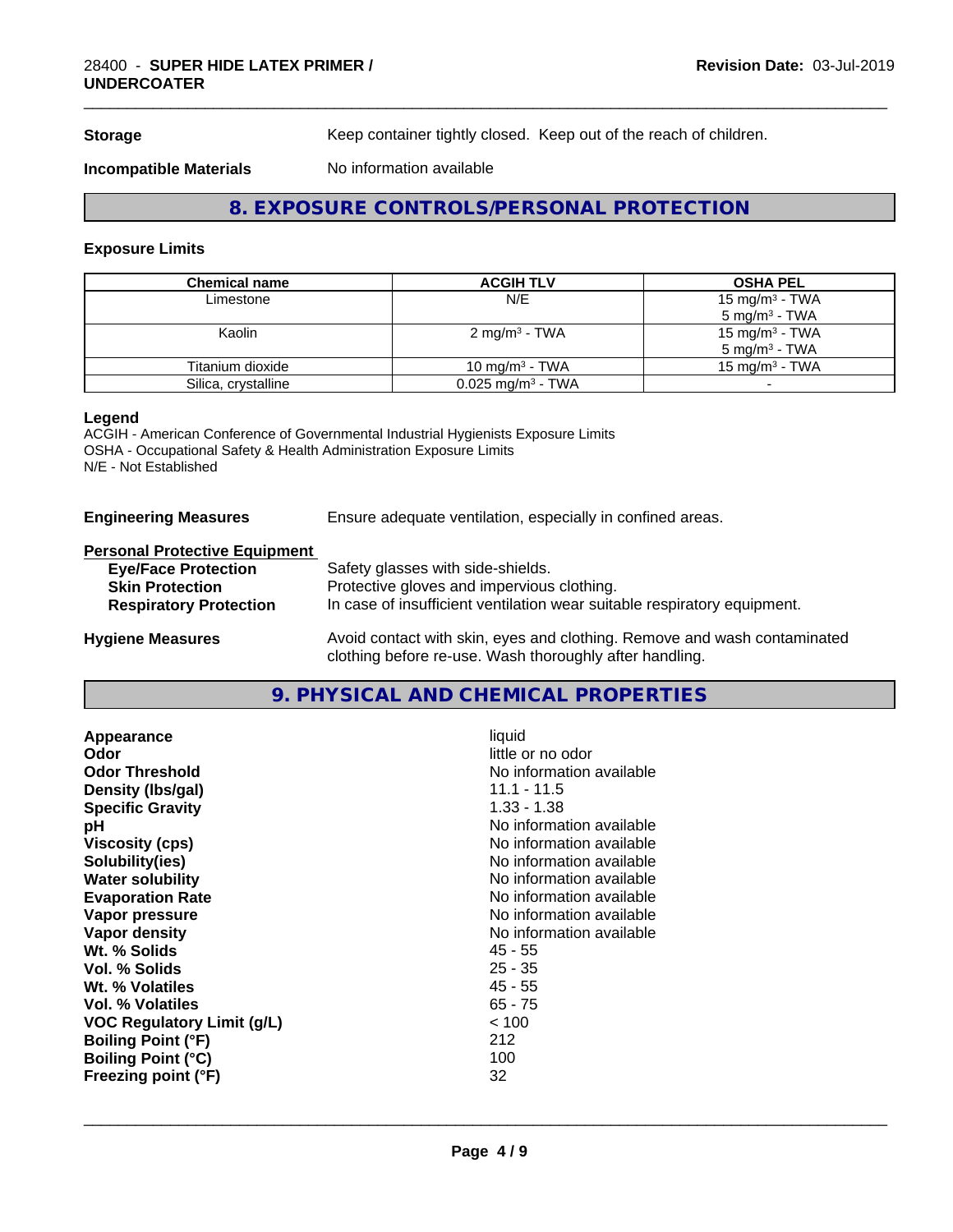#### 28400 - **SUPER HIDE LATEX PRIMER / UNDERCOATER**

**Freezing Point (°C)**<br> **Flash point (°F)**<br> **Flash point (°F)**<br> **Point (°F)**<br> **Point (°F)**<br> **Point (°F)**<br> **Point (°F) Flash point (°F)**<br> **Flash Point (°C)**<br> **Flash Point (°C)**<br> **C Flash Point (°C) Method** Not applicable<br> **Flammability (solid, gas)** Not applicable Not applicable **Flammability (solid, gas)**<br> **Upper flammability limit:**<br>
Upper flammability limit: **Upper flammability limit:**<br> **Lower flammability limit:**<br>
Not applicable<br>
Not applicable **Lower flammability limit:**<br> **Autoignition Temperature (°F)** Not applicable available and the Mustafable and Mustafable and Mustafable and Mu **Autoignition Temperature (°F)**<br> **Autoignition Temperature (°C)** No information available **Autoignition Temperature (°C) Decomposition Temperature (°F)** No information available **Decomposition Temperature (°C)**<br> **Partition coefficient Partition coefficient 1 Partition available No information available** 

**No information available** 

\_\_\_\_\_\_\_\_\_\_\_\_\_\_\_\_\_\_\_\_\_\_\_\_\_\_\_\_\_\_\_\_\_\_\_\_\_\_\_\_\_\_\_\_\_\_\_\_\_\_\_\_\_\_\_\_\_\_\_\_\_\_\_\_\_\_\_\_\_\_\_\_\_\_\_\_\_\_\_\_\_\_\_\_\_\_\_\_\_\_\_\_\_

# **10. STABILITY AND REACTIVITY**

| <b>Reactivity</b>                         | Not Applicable                           |
|-------------------------------------------|------------------------------------------|
| <b>Chemical Stability</b>                 | Stable under normal conditions.          |
| <b>Conditions to avoid</b>                | Prevent from freezing.                   |
| <b>Incompatible Materials</b>             | No materials to be especially mentioned. |
| <b>Hazardous Decomposition Products</b>   | None under normal use.                   |
| <b>Possibility of hazardous reactions</b> | None under normal conditions of use.     |

# **11. TOXICOLOGICAL INFORMATION**

| Information on likely routes of exposure                                                                                                                                                                                                                                                                                                                               |  |  |
|------------------------------------------------------------------------------------------------------------------------------------------------------------------------------------------------------------------------------------------------------------------------------------------------------------------------------------------------------------------------|--|--|
| <b>Principal Routes of Exposure</b> Eye contact, skin contact and inhalation.                                                                                                                                                                                                                                                                                          |  |  |
|                                                                                                                                                                                                                                                                                                                                                                        |  |  |
| No information available                                                                                                                                                                                                                                                                                                                                               |  |  |
| Symptoms related to the physical, chemical and toxicological characteristics                                                                                                                                                                                                                                                                                           |  |  |
| No information available                                                                                                                                                                                                                                                                                                                                               |  |  |
| Delayed and immediate effects as well as chronic effects from short and long-term exposure                                                                                                                                                                                                                                                                             |  |  |
| May cause slight irritation.<br>Substance may cause slight skin irritation. Prolonged or repeated contact may dry<br>skin and cause irritation.<br>May cause irritation of respiratory tract.<br>Ingestion may cause gastrointestinal irritation, nausea, vomiting and diarrhea.<br>No information available<br>No information available.<br>No information available. |  |  |
|                                                                                                                                                                                                                                                                                                                                                                        |  |  |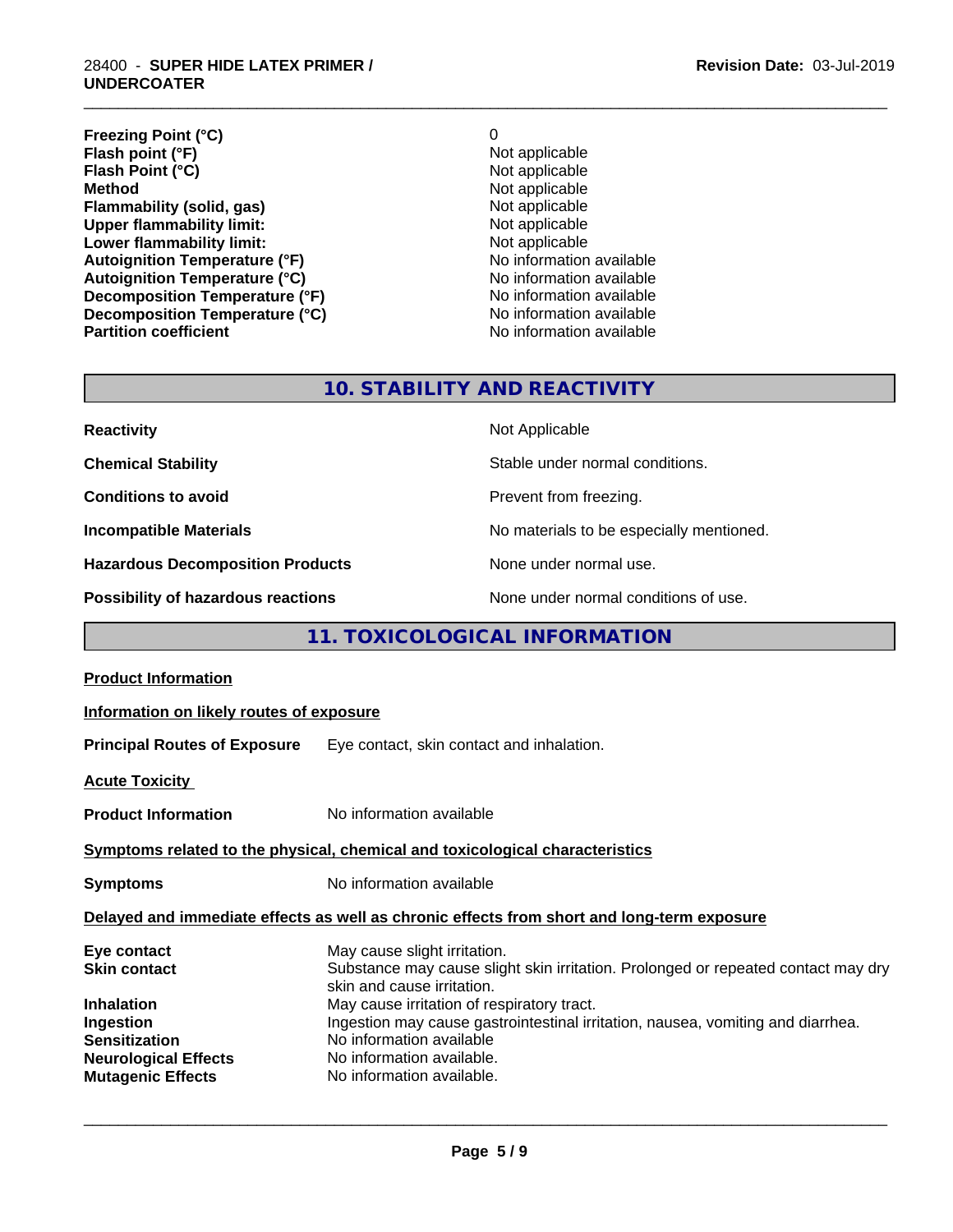| <b>Reproductive Effects</b>     | No information available.                                                  |
|---------------------------------|----------------------------------------------------------------------------|
| <b>Developmental Effects</b>    | No information available.                                                  |
| Target organ effects            | No information available.                                                  |
| <b>STOT - single exposure</b>   | No information available.                                                  |
| <b>STOT - repeated exposure</b> | Causes damage to organs through prolonged or repeated exposure if inhaled. |
| Other adverse effects           | No information available.                                                  |
| <b>Aspiration Hazard</b>        | No information available                                                   |

\_\_\_\_\_\_\_\_\_\_\_\_\_\_\_\_\_\_\_\_\_\_\_\_\_\_\_\_\_\_\_\_\_\_\_\_\_\_\_\_\_\_\_\_\_\_\_\_\_\_\_\_\_\_\_\_\_\_\_\_\_\_\_\_\_\_\_\_\_\_\_\_\_\_\_\_\_\_\_\_\_\_\_\_\_\_\_\_\_\_\_\_\_

**Numerical measures of toxicity**

**The following values are calculated based on chapter 3.1 of the GHS document**

| <b>ATEmix (oral)</b> | 50444 mg/kg |  |  |
|----------------------|-------------|--|--|
| ATEmix (dermal)      | 99301 mg/kg |  |  |

#### **Component Information**

| Chemical name                     | Oral LD50           | Dermal LD50 | Inhalation LC50 |
|-----------------------------------|---------------------|-------------|-----------------|
| Titanium dioxide<br>13463-67-7    | > 10000 mg/kg (Rat) |             |                 |
| Silica, crystalline<br>14808-60-7 | $=$ 500 mg/kg (Rat) |             |                 |

#### **Carcinogenicity**

*The information below indicateswhether each agency has listed any ingredient as a carcinogen:.*

| <b>Chemical name</b> | <b>IARC</b>         | <b>NTP</b>  | <b>OSHA</b> |
|----------------------|---------------------|-------------|-------------|
|                      | 2B - Possible Human |             | Listed      |
| Titanium dioxide     | Carcinoɑen          |             |             |
|                      | - Human Carcinogen  | Known Human | Listed      |
| Silica, crystalline  |                     | Carcinogen  |             |

• Crystalline Silica has been determined to be carcinogenic to humans by IARC (1) when in respirable form. Risk of cancer depends on duration and level of inhalation exposure to spray mist or dust from sanding the dried paint.• Although IARC has classified titanium dioxide as possibly carcinogenic to humans (2B), their summary concludes: "No significant exposure to titanium dioxide is thought to occur during the use of products in which titanium dioxide is bound to other materials, such as paint."

#### **Legend**

IARC - International Agency for Research on Cancer NTP - National Toxicity Program OSHA - Occupational Safety & Health Administration

**12. ECOLOGICAL INFORMATION**

#### **Ecotoxicity Effects**

The environmental impact of this product has not been fully investigated.

#### **Product Information**

#### **Acute Toxicity to Fish**

No information available

#### **Acute Toxicity to Aquatic Invertebrates**

No information available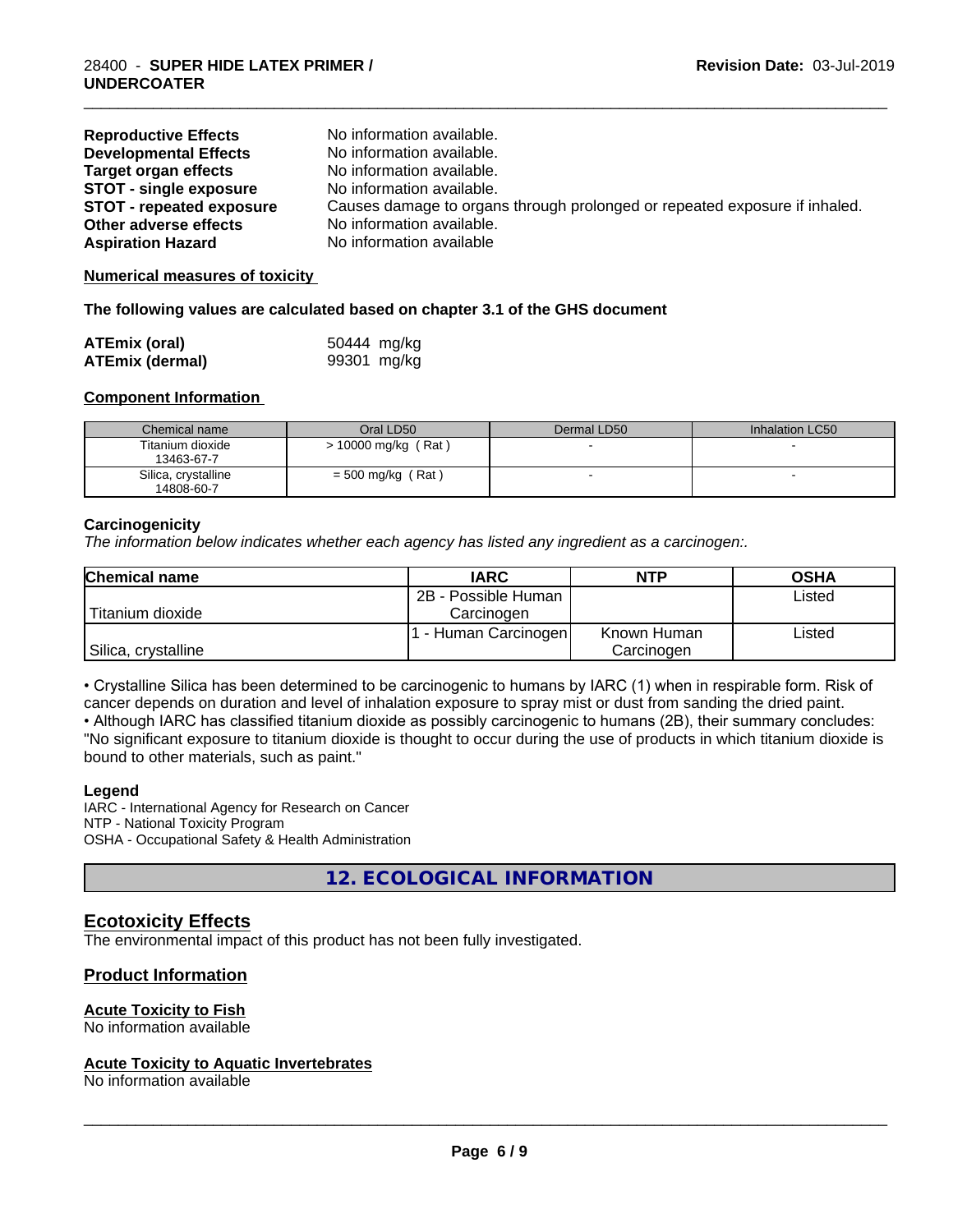#### **Acute Toxicity to Aquatic Plants**

No information available

#### **Persistence / Degradability**

No information available.

# **Bioaccumulation**

No information available.

#### **Mobility in Environmental Media**

No information available.

# **Ozone**

No information available

### **Component Information**

# **Acute Toxicity to Fish**

Titanium dioxide  $LC50: > 1000$  mg/L (Fathead Minnow - 96 hr.)

#### **Acute Toxicity to Aquatic Invertebrates**

No information available

#### **Acute Toxicity to Aquatic Plants**

No information available

|                                                  | 13. DISPOSAL CONSIDERATIONS                                                                                                                                                                                               |
|--------------------------------------------------|---------------------------------------------------------------------------------------------------------------------------------------------------------------------------------------------------------------------------|
| <b>Waste Disposal Method</b>                     | Dispose of in accordance with federal, state, and local regulations. Local<br>requirements may vary, consult your sanitation department or state-designated<br>environmental protection agency for more disposal options. |
|                                                  | 14. TRANSPORT INFORMATION                                                                                                                                                                                                 |
| <b>DOT</b>                                       | Not regulated                                                                                                                                                                                                             |
| <b>ICAO / IATA</b>                               | Not regulated                                                                                                                                                                                                             |
| <b>IMDG / IMO</b>                                | Not regulated                                                                                                                                                                                                             |
|                                                  | <b>15. REGULATORY INFORMATION</b>                                                                                                                                                                                         |
| <b>International Inventories</b>                 |                                                                                                                                                                                                                           |
| <b>TSCA: United States</b><br><b>DSL: Canada</b> | Yes - All components are listed or exempt.<br>Yes - All components are listed or exempt.                                                                                                                                  |

\_\_\_\_\_\_\_\_\_\_\_\_\_\_\_\_\_\_\_\_\_\_\_\_\_\_\_\_\_\_\_\_\_\_\_\_\_\_\_\_\_\_\_\_\_\_\_\_\_\_\_\_\_\_\_\_\_\_\_\_\_\_\_\_\_\_\_\_\_\_\_\_\_\_\_\_\_\_\_\_\_\_\_\_\_\_\_\_\_\_\_\_\_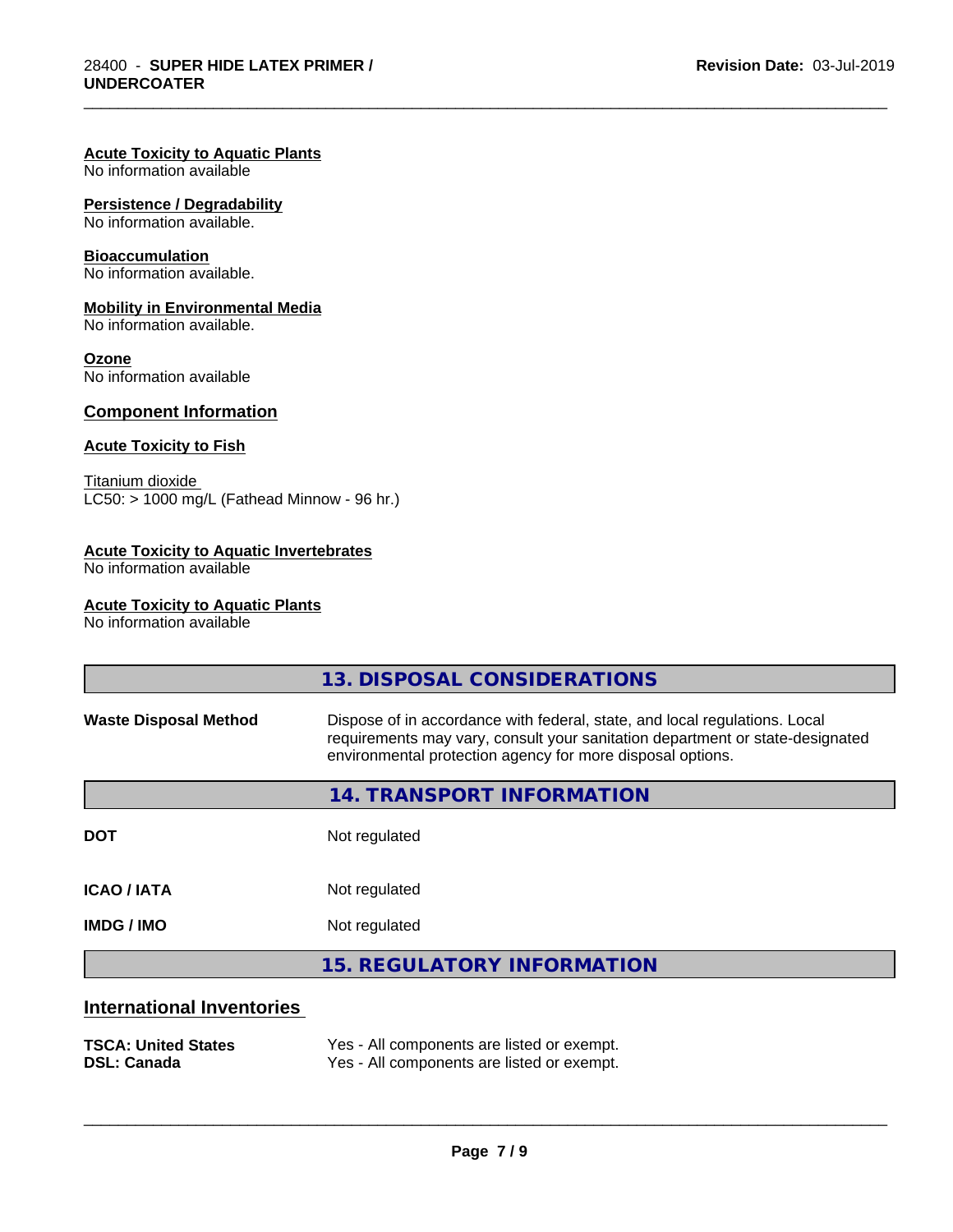# **Federal Regulations**

#### **SARA 311/312 hazardous categorization**

| Acute health hazard               | No  |  |
|-----------------------------------|-----|--|
| Chronic Health Hazard             | Yes |  |
| Fire hazard                       | No  |  |
| Sudden release of pressure hazard | Nο  |  |
| Reactive Hazard                   | Nο  |  |

#### **SARA 313**

Section 313 of Title III of the Superfund Amendments and Reauthorization Act of 1986 (SARA). This product contains a chemical or chemicals which are subject to the reporting requirements of the Act and Title 40 of the Code of Federal Regulations, Part 372:

\_\_\_\_\_\_\_\_\_\_\_\_\_\_\_\_\_\_\_\_\_\_\_\_\_\_\_\_\_\_\_\_\_\_\_\_\_\_\_\_\_\_\_\_\_\_\_\_\_\_\_\_\_\_\_\_\_\_\_\_\_\_\_\_\_\_\_\_\_\_\_\_\_\_\_\_\_\_\_\_\_\_\_\_\_\_\_\_\_\_\_\_\_

*None*

**Clean Air Act,Section 112 Hazardous Air Pollutants (HAPs) (see 40 CFR 61)**

This product contains the following HAPs:

*None*

# **US State Regulations**

# **California Proposition 65**

**AVIMARNING:** Cancer and Reproductive Harm– www.P65warnings.ca.gov

#### **State Right-to-Know**

| <b>Chemical name</b> | <b>Massachusetts</b> | <b>New Jersey</b> | Pennsylvania |
|----------------------|----------------------|-------------------|--------------|
| Limestone            |                      |                   |              |
| Kaolin               |                      |                   |              |
| Titanium dioxide     |                      |                   |              |
| Silica, crystalline  |                      |                   |              |

#### **Legend**

X - Listed

# **16. OTHER INFORMATION**

| HMIS -                                                                                                                                                | Health: 1* | <b>Flammability: 0</b> | <b>Reactivity: 0</b> | $PPE: -$ |
|-------------------------------------------------------------------------------------------------------------------------------------------------------|------------|------------------------|----------------------|----------|
| <b>HMIS Legend</b><br>0 - Minimal Hazard<br>1 - Slight Hazard<br>2 - Moderate Hazard<br>3 - Serious Hazard<br>4 - Severe Hazard<br>* - Chronic Hazard |            |                        |                      |          |